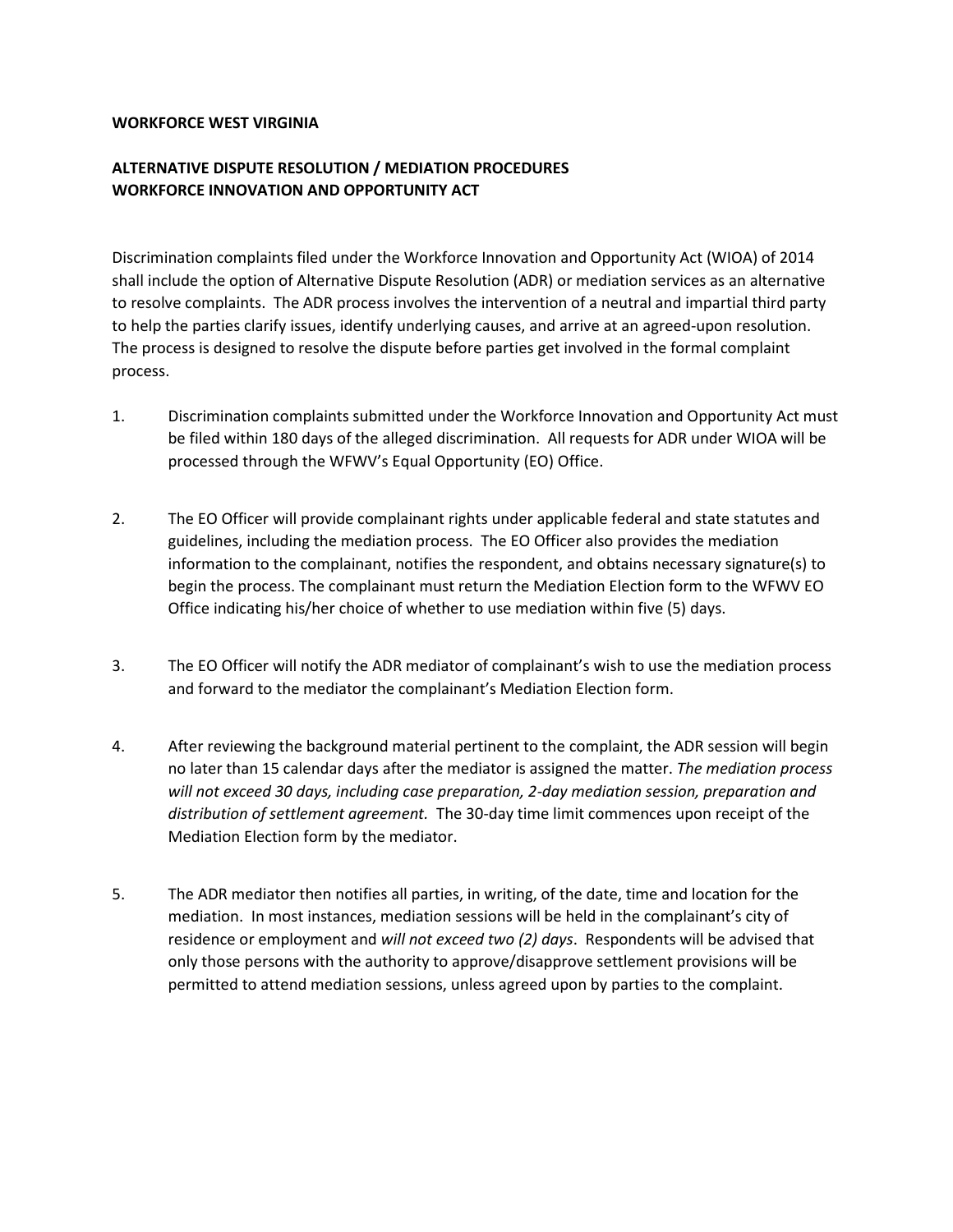- 6. At the beginning of the mediation session, the mediator will discuss the ground rules of the process: no interrupting while others speak; no name-calling; no threatening behavior; no electronic record of the session; parties are to treat everyone with respect and courtesy. At any time during the session, the mediator may remind parties of the ground rules in order to maintain order.
- 7. If parties are represented, they shall be advised that the parties are expected to speak on their own behalf. If representatives wish to confer with or advise the parties, they may do so during break time or during conferences when the parties are separated.
- 8. Parties will be advised that the mediator may determine that a separate conference or "caucus" will help the process. The caucus is useful in instances where tempers flare or when parties reach an impasse and need to confer privately with the mediator in order to continue.
- 9. Starting with the complainant, both parties will have the opportunity to give an opening statement to explain their positions without interruption from the other party. Parties will be limited to 15 minutes for opening statements. The mediator will advise both parties that they will have an opportunity to respond to all areas of disagreement. Parties will also be advised that they may take notes if they wish to do so.
- 10. Some parties are uncomfortable with being direct in describing his/her complaint. In these cases, the mediator will ask open-ended questions that require a full explanation and promote discussion.
- 11. After both parties have issued their opening statements, the mediator will recap the identified issues or concerns of both parties and ask for verification of the facts contained in the opening statements.
- 12. The mediator will ask direct questions, if necessary, and encourage the parties to begin to talk directly to one another in a non-threatening manner. The mediator will intervene only if there appears to be an imbalance of power between the two parties or if the atmosphere is becoming hostile.
- 13. The mediator will point-out similar goals of the parties where possible. Parties will identify possible solutions or alternative solutions. The mediator may make suggestions to the parties to stimulate creative resolutions.
- 14. No party to the mediation will be coerced or forced into an agreement. All must enter into the settlement voluntarily.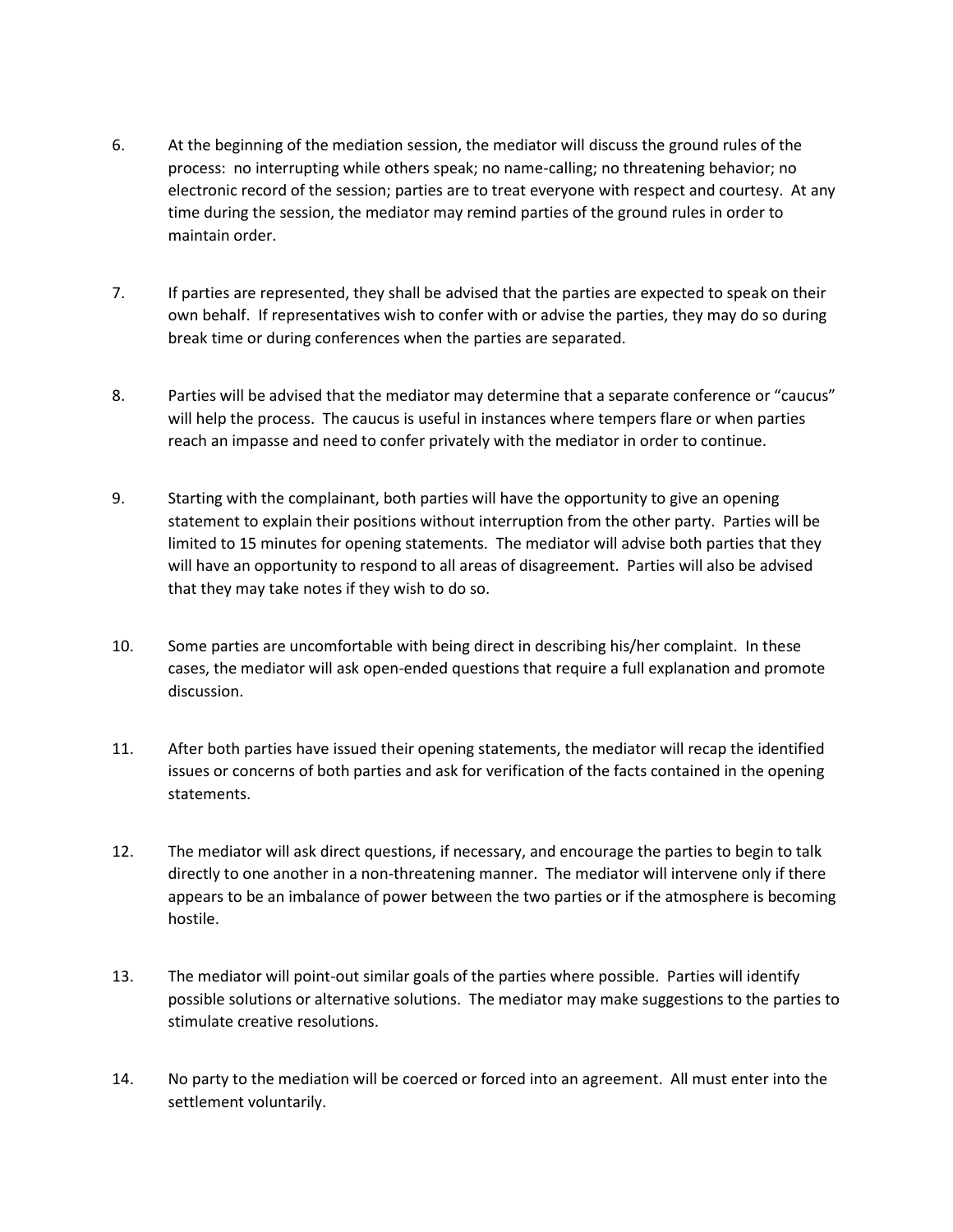- 15. If it appears no settlement can be reached, parties will be advised that the complaint will be turned over to the WFWV EO Officer for initiation of the formal complaint process. Parties will be reminded at this time that they may not retaliate against each other based on the mediation or for filing the complaint, and that neither party may talk about the contents of the mediation session. The mediator will issue a written notice outlining the facts or circumstances relevant to the attempt to settle the matter. The Notice will be issued with fifteen (15) calendar days from the conclusion of the mediation session.
- 16. If the parties agree to a settlement, they will be asked by the mediator to assist in putting the resolution into writing. The mediator will describe the settlement of the issues and the future responsibilities of each party. Settlement agreements must be specific, *NOT* general or vague. Parties will be reminded that the process is confidential, and the terms of the agreement must also be confidential.
- 17. The mediator will prepare and issue the settlement agreement within fifteen (15) calendar days from the date of the resolution. The written settlement agreement shall describe the settlement of the issues and future responsibilities of both parties. The agreement will also outline the complainant's right to file a complaint with the Department of Labor, Civil Rights Center (CRC) should the agreement be breached. The settlement agreement must be signed by the complainant and respondent and their representatives, the mediator, and the WFWV EO Officer.
- 18. The WFWV EO Officer will review the settlement agreement on behalf of the WorkForce West Virginia and will receive the original agreement from the mediator once it is finalized. The mediator will provide copies of the settlement agreement to the complainant and respondent.
- 19. The WFWV EO Officer will monitor the results of the settlement agreement to determine if the parties are complying with the terms and conducts follow-up with the complainant. The WFWV EO Officer maintains each complainant case file.